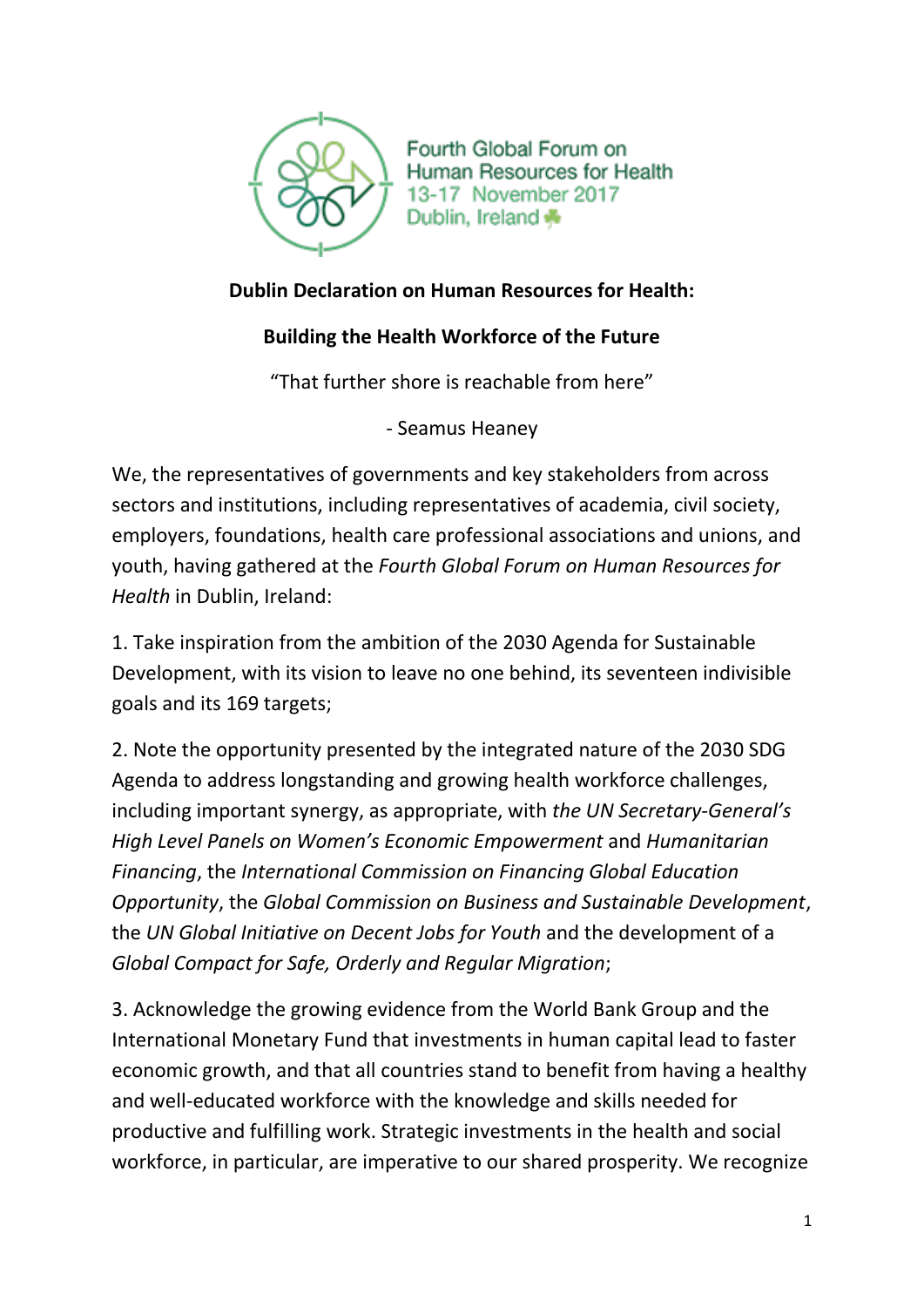the importance of substantially increasing health financing and the recruitment, development, training and retention of health workforce in developing countries, especially in least developed countries and small island developing States;

4. Affirm our commitment to accelerate progress toward strengthened health systems, each country's path towards achieving the Sustainable Development Goals including universal health coverage, and working towards a shared vision of equitable access to health workers within strengthened health systems, the right to enjoyment of the highest attainable standard of health and global health security;

5. Emphasize the fundamental importance of a competent, enabled and optimally organized and distributed health and social workforce, especially in rural and under-served areas, for the strengthening of health system performance and resilience;

6. Call attention to the urgent need for robust, coordinated and transformative investments to address the escalating mismatch between the supply of , economic demand for, and population need for health workers, , with projections pointing to an additional 40 million heath worker jobs to be generated by 2030, largely residing in upper-middle and high-income countries, while a needs-based shortfall of 18 million health workers is anticipated for the same period, with gaps prominent in low- and lower-middle income countries;

7. Recognizing that robust and transformative actions build on the foundations of the previous three global forums on human resources for health and key WHO normative instruments and guidelines, reaffirm the continuing importance of the *Kampala Declaration and Agenda for Global Action*, the *Bangkok Outcome Statement*, the *Recife Political Declaration on Human Resources for Health,* the *WHO Global Code of Practice on the International Recruitment of Health Personnel (WHA Res 63.16)* and the *WHO Guidelines on Transforming and Scaling Up Health Professionals' Education and Training* (WHA Res 66.23);

8. Acknowledge that twenty-first century health challenges related to demographic, epidemiological and technological changes will require a health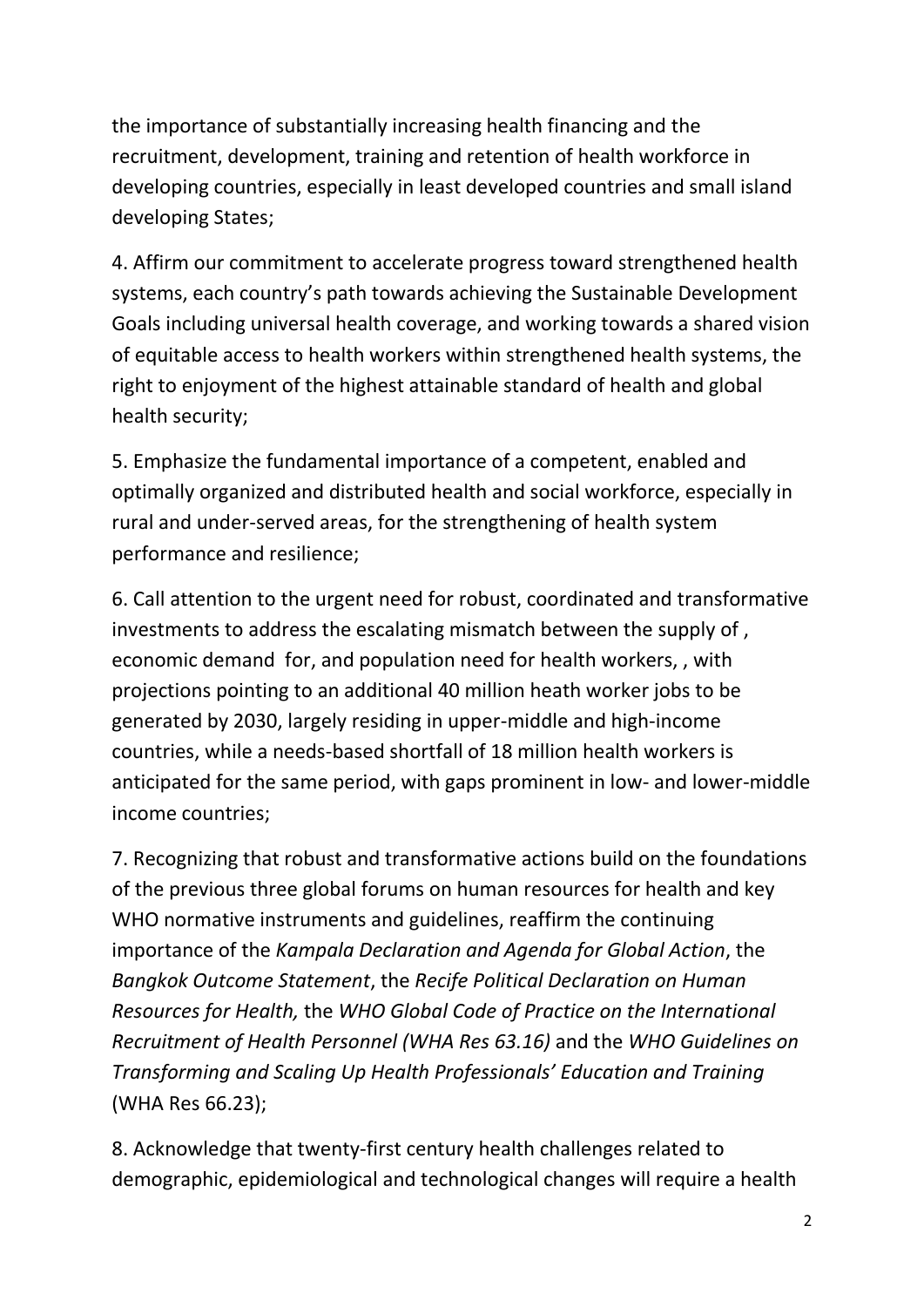workforce geared towards health promotion, disease prevention, and peoplecentred community-based health services and personalized long-term care, according to nationally set priorities;

9. Welcome with appreciation the substantial progress made since the  $3<sup>rd</sup>$ Global Forum in Recife, Brazil in advancing the global health workforce agenda on both the technical and political levels, including a more comprehensive understanding of the health labour market, as evidenced by:

a) the adoption of the "*Follow-up of the Recife Political Declaration on Human Resources for Health*" by the 67<sup>th</sup> World Health Assembly (WHA Res 67.24);

b) the adoption of *United Nations General Assembly resolution A/Res/69/132* which strongly condemns all attacks on medical and health personnel and urges States to develop effective measures in promoting the safety and protection of such personnel;

c) the adoption of the *United Nations Security Council Resolution 2286* that demands that all parties to armed conflict fully comply with their obligations under international law and urges States and all parties to armed conflict to develop effective measures to prevent and address acts of violence, attacks and threats against medical and humanitarian personnel;

d) the conclusions from the five year review of the *WHO Global Code of Practice* pointing to the relevance, effectiveness, value and legitimacy of the Code, as further evidenced by the improvement in quantity, quality and geographic diversity of second round of national reporting on the *WHO Global Code* (WHA A68/32 and A69/37);

e) the adoption of the World Health Assembly resolution to implement the Sustainable Development Goals (WHA Res 69.11);

f) the development and adoption of the *Global Strategy on Human Resources for Health: Workforce 2030* (WHA Resolution 69.19), its vision, four objectives, elaboration of policy options, and the establishment of global milestones for 2020 and 2030, including the call for progressive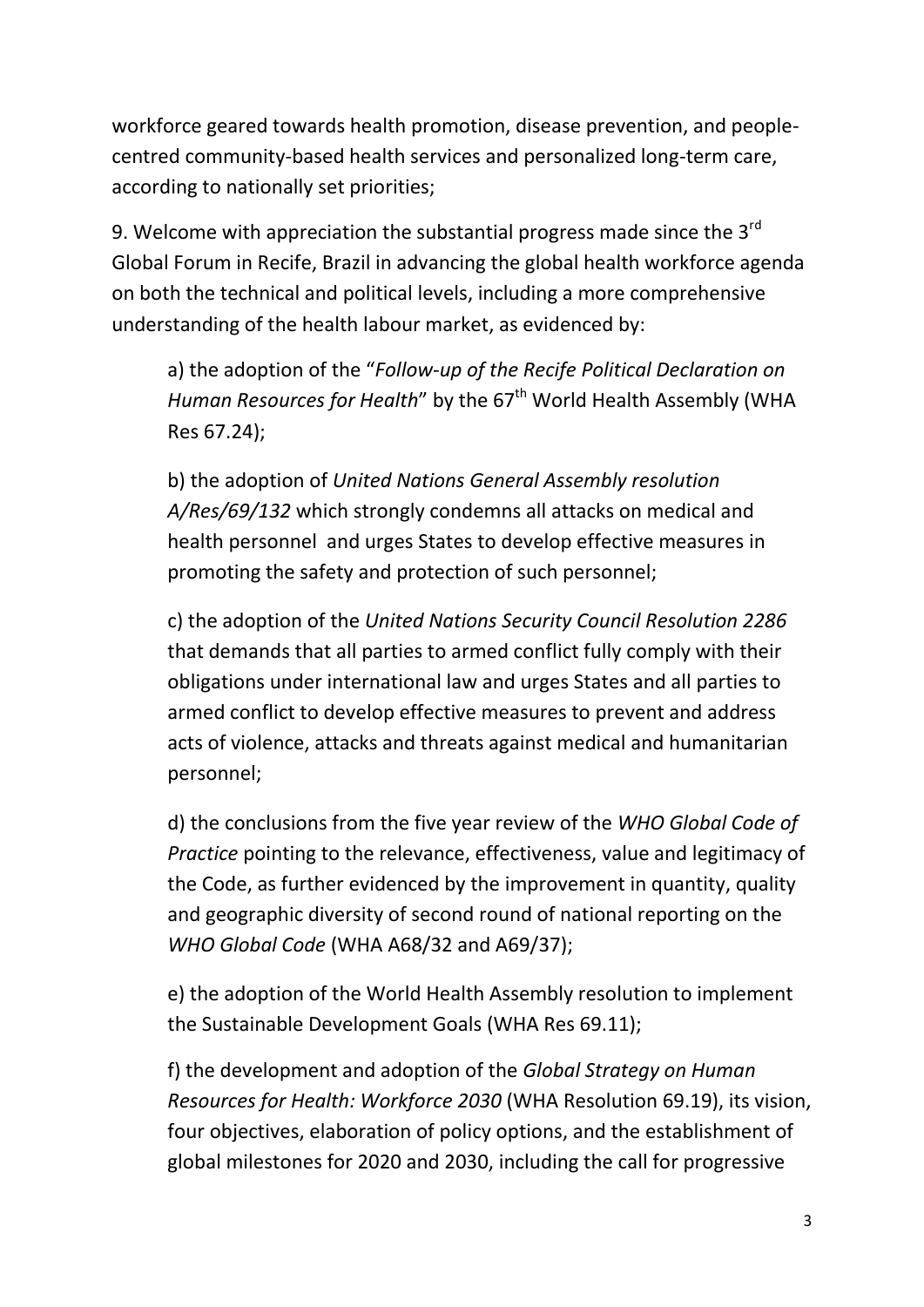implementation of National Health Workforce Accounts to support national policy and planning and noting the emerging political consensus on the contribution of healthcare workers to improved health outcomes, to economic growth, to implementation of the International Health Regulations (2005) and to global health security;

g) the report of the UN Secretary-General's *High-level Commission on Health Employment and Economic Growth* highlighting benefits across the SDGs from increased and transformed investments in the health and social workforce (including SDG 1: poverty elimination, SDG 3: good health and well-being, SDG 4: quality education, SDG 5: gender equality, and SDG 8: decent work and economic growth), with the identification of ten recommendations and five immediate actions; as well as the subsequent resolution of the United Nations General Assembly urging its Member States to consider the recommendations of the Commission including development of inter-sectoral plans and enhanced investment in education and decent job creation (UNGA Resolution A/Res/71/159);

h) support in the *Berlin Declaration of the G20 Health Ministers* for adoption of the WHO, ILO, OECD Five Year Action Plan to give effect to the Commission recommendations and for investments in building and maintaining a skilled and motivated health workforce as an integral part of a functioning and resilient health system, as well as the *G20 Leaders' Declaration: Shaping an Interconnected World* that calls for cooperative action to strengthen health systems worldwide, including specific focus on developing the health workforce as a means to contribute to broader prosperity and well-being;

i) the adoption of the ILO, OECD, WHO *Five Year Action Plan* by the 70<sup>th</sup> World Health Assembly (WHA Res 70.6) in order to coordinate and advance the intersectoral implementation of the *Global Strategy* and *High-level Commission* recommendations and actions, with the WHA resolution urging WHO Member States to take action in this regard, emphasizing that investing in the health and social workforce has multiplier effects that enhance inclusive economic growth and generate benefits across the SDG Agenda;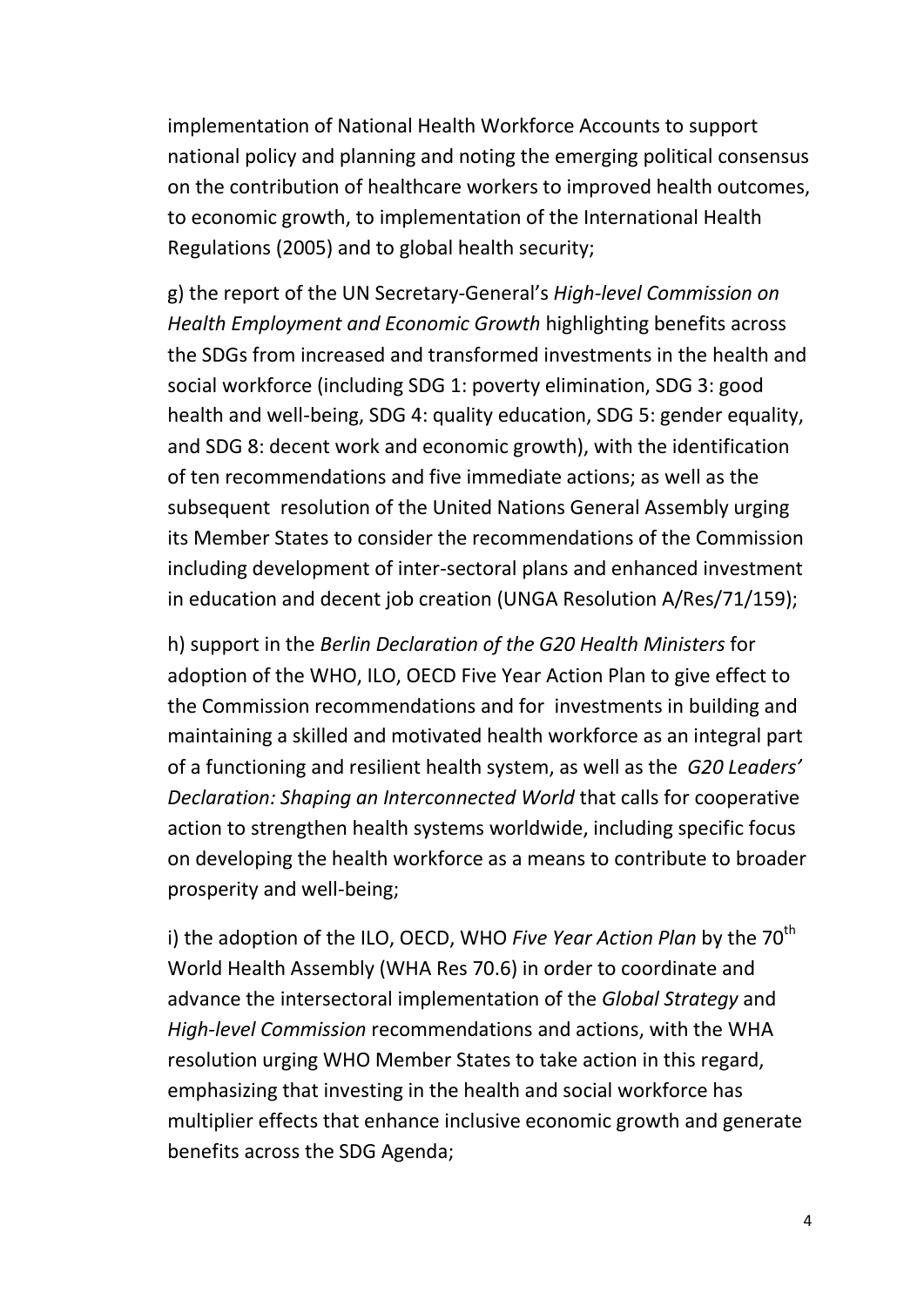j) the establishment in May 2016 of the Global Health Workforce Network, hosted within WHO, as a means of leveraging multi-sectoral and multi-stakeholder engagement to advance coordination and alignment in support of the *Global Strategy* and *High-level Commission* recommendations and immediate actions, especially through facilitating information exchange and dialogue;

10. Note the invitation by the  $69<sup>th</sup>$  and 70<sup>th</sup> World Health Assembly to stakeholders across sectors, regions, and nations to join in supporting implementation of the *Global Strategy* and the *High-level Commission* recommendations and immediate actions;

11. Recognizing the substantial socio-economic benefits arising from expanded and transformed investments in the health workforce, and reaffirming the *Global Strategy*, its vision, objectives and milestones, commit to taking co-ordinated, inter-sectoral and multi-stakeholder action in support of the implementation of the *Global Strategy*, the *High-level Commission recommendations* and the *WHO Global Code of Practice,* including where appropriate enhanced investments towards transformative health workforce education and the creation of decent jobs in the sector, especially for women and youth;

12. Welcome with appreciation the launch of the WHO, ILO, OECD *Working for Health* Programme, take note of the establishment of the associated UNDP Multi-Partner Trust Fund*,* and express support for coordinated and catalytic financing to country-driven priorities and implementation of the *Global Strategy* and *High-level Commission* recommendations;

13. Welcome also the launch of the *International Platform on Health Worker Mobility* to maximize mutual benefits and mitigate adverse effects from the increasing rate and complexity of health labour mobility, through strengthened evidence, analysis, knowledge exchange and policy action, including strengthening the *WHO Global Code of Practice* and its implementation;

14. As also reflected in the ILO, OECD, WHO *Five Year Action Plan*, reaffirm the importance of establishing, measuring and reporting on commitments and milestones on human resources for health at the national and international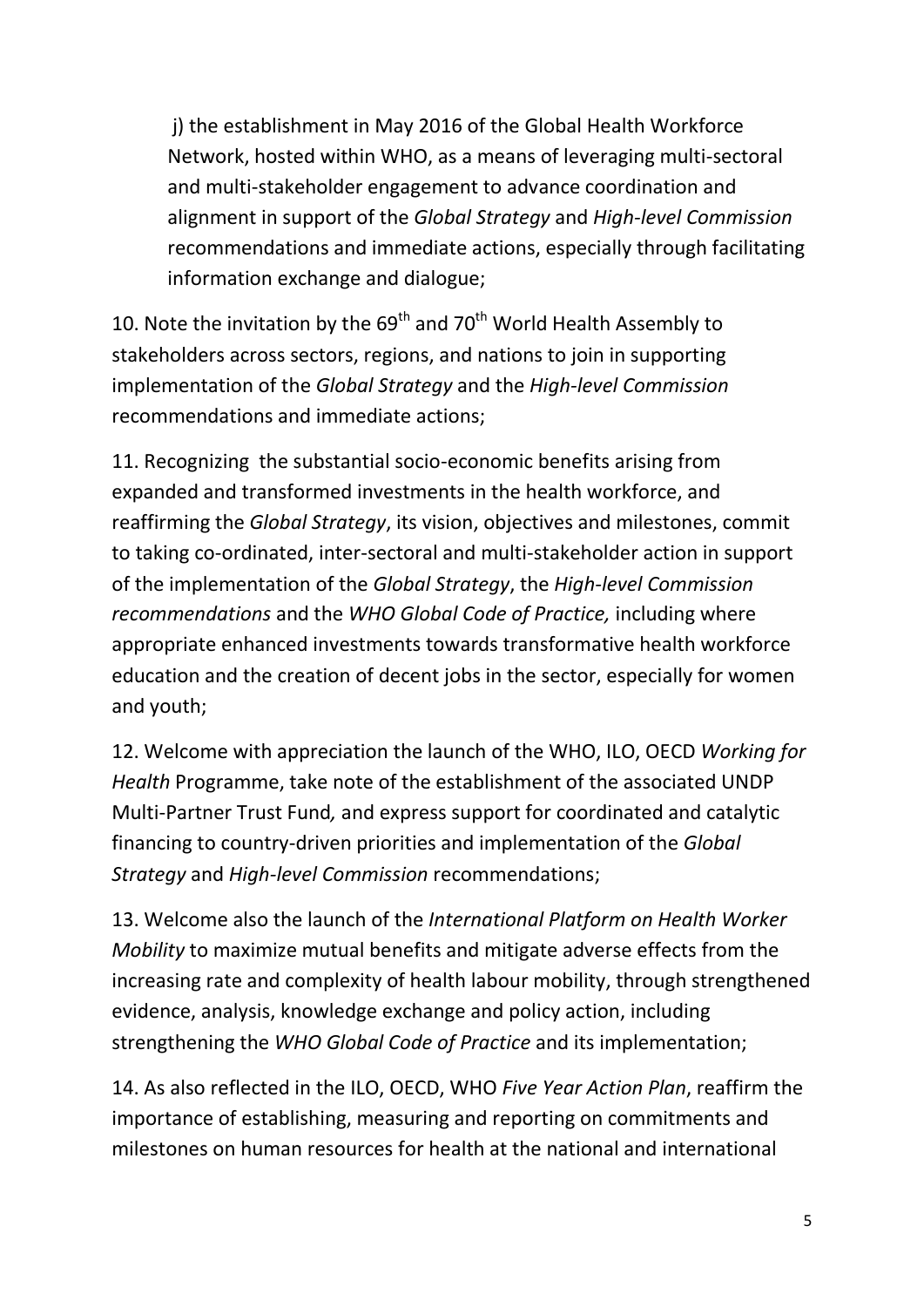levels as an important mechanism to advance a shared global health workforce agenda;

15. Affirming that progress towards implementing the Global Strategy on Human Resources for Health requires countries to disaggregate data on the quantity and distribution of all health occupations to help to make projections with regard to health workers in demand;

16. Recognize the particular challenges faced by humanitarian personnel exclusively engaged in clinical duties and by health personnel in irregular contexts such as complex humanitarian emergencies and protracted crises, and further recognize the need to develop tailored strategies for planning, education, deployment, retention, and staff performance management in these contexts;

17. Call upon all relevant stakeholders to align social accountability, health workforce education, skills and employment to address priority population needs, including through continued support for the implementation of the *WHO Guidelines on Transforming and Scaling Up Health Professionals' Education and Training,* the *Global Strategy on Human Resources for health*  and the *Working for Health* programme;

18. Call upon all relevant stakeholders to support the progressive implementation of National Health Workforce Accounts to support evidencebased policies and planning for labour market transformation and employment for health;

19. We acknowledge the particular challenges of delivering health services in fragile states and conflict-affected areas, where health systems are often compromised and ill-equipped to respond. Moreover, medical personnel and facilities in areas of conflict are increasingly under attack. Highlighting UN Security Council Resolution 2286 (2016) and UN General Assembly Resolution A RES/69/132 and UNGA 71/129, we strongly condemn violence, attacks, and threats directed against medical personnel and facilities in violation of International Humanitarian Law, which have long term consequences for the civilian population and the healthcare systems of the countries concerned, as well as for the neighbouring regions. We therefore commit to improving their safety and security by upholding International Humanitarian Law.